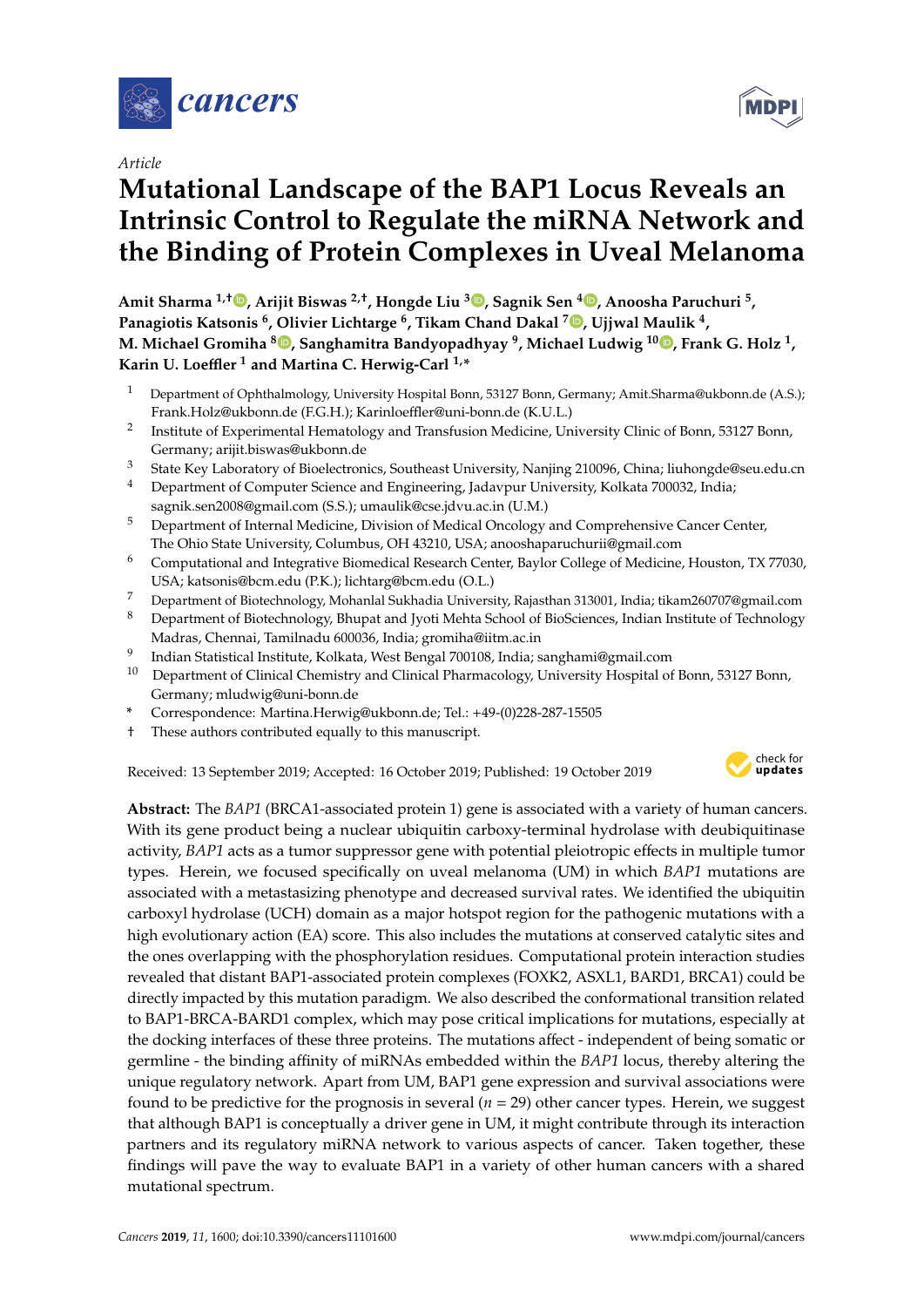**Keywords:** BAP1; uveal melanoma; UCH domain; miRNAs; TCGA; HCF-1; FOXK2; ASXL1; BARD1; BRCA1; evolutionary action score

## **1. Introduction**

*BAP1* (BRCA1-associated protein 1) with its gene product acting as a deubiquitinating enzyme, is a critical tumor suppressor gene that is mutated in various human cancers, including metastatic uveal melanoma, pleural mesothelioma, and renal cell carcinoma [1–4]. Germline *BAP1* mutations define the recently identified BAP1 cancer syndrome with affected patients developing different tumor entities, such as uveal and cutaneous melanoma, malignant mesothelioma, atypical Spitz tumors and others. The apparent ability of BAP1 mutations, both somatic and germline variants, to cause multiple tumor types suggests that this gene has a major role in influencing cancer cell growth [5].

BAP1 interacts with several chromatin-modifying factors and transcriptional regulators. There is, however, a paucity of knowledge about the exact molecular dynamics for its function. Particularly, in uveal melanoma (UM), the most frequent intraocular tumor of the eye, *BAP1* mutations were identified in 84% of tumors with a metastasizing phenotype [2]. While a wild type *BAP1* is associated with disomy of chromosome 3 (D3) and a low risk for metastasis in UM *BAP1* mutations follow the appearance of monsomy of chromosome 3 (M3) and with a high probability for metastasis [6,7]. Immunohistochemically, BAP1 mutations are characterized by absence of nuclear staining (but commonly cytoplasmic staining), while BAP1 wildtype shows a strong nuclear staining reaction in the tumor cells. Recently, a novel BAP1 cytoplasmic function was introduced, showing that ER-localized BAP1 can bind and stabilize IP3R3 to modulate Ca2+ release resulting in apoptosis [8].

Currently, the D3/M3 status or gene expression panels can be used to determine the risk for metastasis in UM patients. Other genetic alterations, such as deletion/duplication of driver genes (GNAQ, GNA11, EIFAX, SF3B1, and BPA1) also act as additional contributors towards the UM specific clinical evaluations [9,10]. Aberrant miRNA expression was found in UM and allowed for a differentiation between high risk and low-/intermediate-risk tumors in a recent study [11]. However, due to population-specific genetic effects, the approach of using miRNAs for the risk stratification of UM is still a challenge. In a few other studies using the TCGA UM (UVM), database miRNA dysregulation was observed. However, a concordance is only seen for a few miRNAs [12–14]. Although somatic mutations of the *BAP1* gene are quite prevalent in UM, the impact of these mutations on the structural architecture of the BAP1 protein and its associated complexes has not been reported, yet.

Herein, we have created a comprehensive map of all reported UM-associated somatic and germline missense mutations located in the *BAP1* gene and have analyzed their structural and evolutionary impact. In addition, we investigated the potential consequences of these mutations on the miRNAs embedded in the 3ÚTR region of the *BAP1* gene. Furthermore, we determined the distinctive gene expression spectra of the BAP1 gene in different types of cancer.

#### **2. Material and Methods**

#### *2.1. BAP1 Mutational Landscapes and Structural (Insilco) Analysis*

Human *BAP1* (chromosome 3p21.1) gene sequence was taken from UCSC genome browser (hg/19). Subsequently, 34 missense mutations selected from a literature search were mapped accordingly. The BAP1 protein has not been characterized biophysically, and there is no complete structure for the protein in the PDB database. Therefore, in order to gain structural functional insights into the mutational landscape of BAP1, we used modeling and docking strategies. The BAP1 protein was modelled on the ITASSER server (https://zhanglab.ccmb.med.umich.edu/I-TASSER/) using the server´s default conditions [15]. The model with the best C-score (−0.52) was chosen as the model of choice for further investigations. This model was then docked to structures of five known interacting partners of BAP1,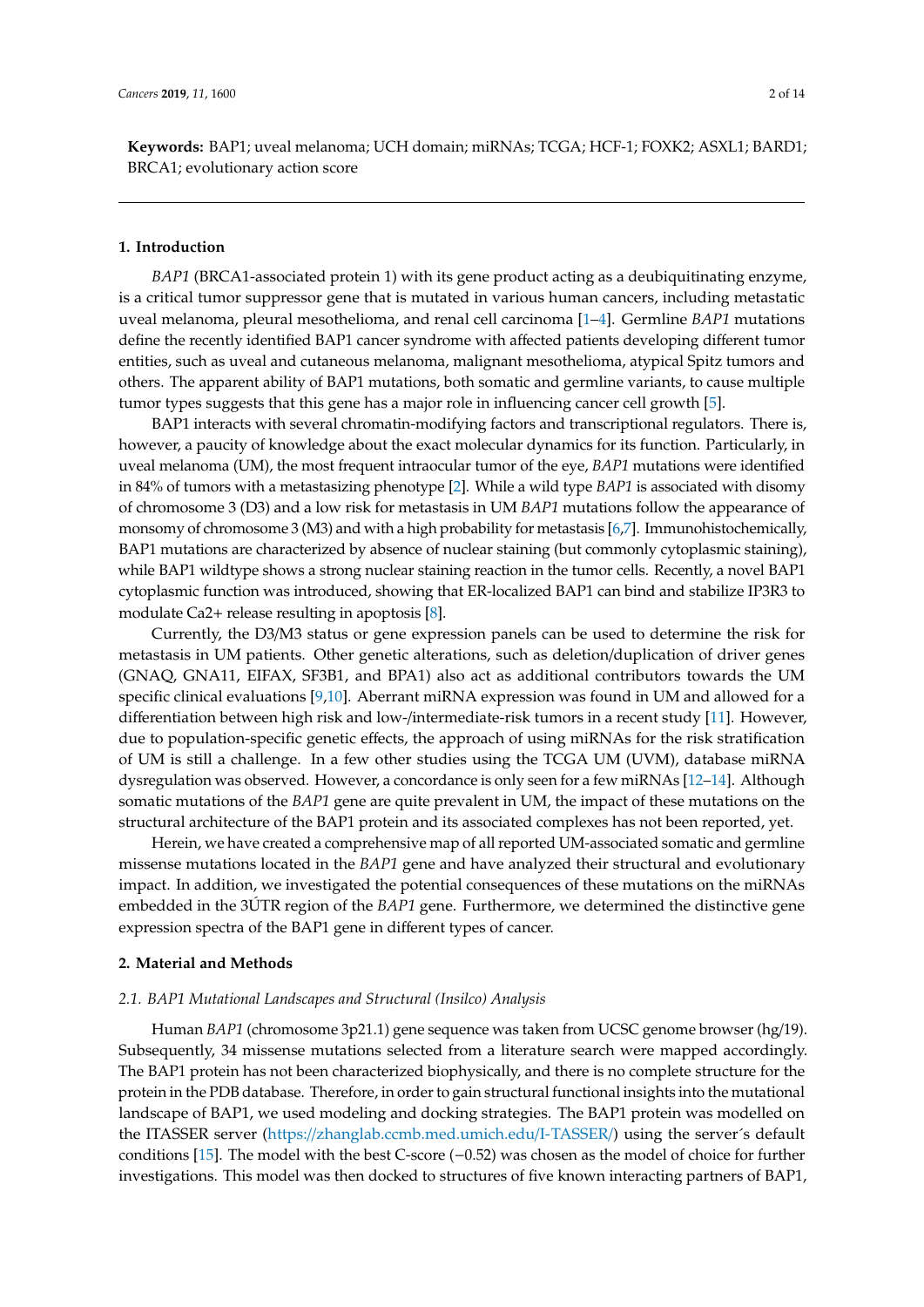i.e., Asxl1, FoxK2, BRCA1, BARD1 and HCF-1. Amongst the interacting partners, we used biophysical structures downloaded from the PDB database (if available like in the case of the BRCA1-BARD1 heterodimeric complex: PDB ID: 1JM7; NMR structure) [16]. In the absence of biophysical structures, models of the protein, or its putative interacting region/domain were downloaded from Modbase database (https://modbase.compbio.ucsf.edu/modbase-cgi/index.cgi) [17]. The docking was performed on the Z-dock rigid docking server (http://zdock.umassmed.edu/) [18]. During docking, non-interacting regions of either bimolecular interaction partners (known from previous biochemical/biophysical evidence) were excluded. The topmost 10 docks from each dock run were critically analyzed, and the model with the best docking score was evaluated for the involvement of the residues on which mutations have been reported within the inter-subunit interfaces. Furthermore, to analyze the structure flexibility of our BAP1 model, it was subjected to coarse-grained protein structure dynamics and normal mode analysis on the CABS 2.0 and iMODS server, respectively [19,20]. The PDB co-ordinates for the BAP1 model were submitted to both servers under default conditions. The output files from both servers were analyzed to predict the collective functional motion of the protein, especially with respect to its individual domains.

Phosphorylation sites within the BAP1 sequence with a prediction score  $\geq 0.5$  were determined from NetPhos 3.1 Server (http://www.cbs.dtu.dk/services/NetPhos/) [21,22]. In addition, 17 kinases were also evaluated that could possibly phosphorylate sites in the BAP1 sequence (Table S2).

#### *2.2. Evolutionary Action (EA) Score*

To determine the pathogenic probability of *BAP1* mutations, we used the Evolutionary Action (EA) scores [23]. EA relies on a formal equation of the genotype-phenotype relationship that estimates the fitness effect of each mutation [24,25]. Briefly, the percentile rank of each variant is calculated in the scale of 0 (benign) to 100 (pathogenic). Usually, the loss of function mutations typically have high EA scores (e.g., >70), benign mutations have low EA scores (e.g., <30), while intermediate EA scores (~30–70) may not deactivate the protein, but rather have either detrimental or gain of function effect to the overall function.

## *2.3. MiRNA Analysis and Transcription Factor Regulatory Networks*

To define the binding affinity of the miRNAs embedded in its 3′ UTR towards BAP1 mutations, weimplemented an RNA sequence-based statistical approach(RNA hybrid) [26,27]. Briefly, the energetically most favorable binding conformations were predicted, and minimum free energy (mfe) of the BAP1 mutants—miRNAs were calculated (units:kcal/mol). The values with statistical significance ( $p \le 0.05$ ) were considered for analysis. BAP1-miRNA sequences were derived from UCSC target scan (www.targetscan.org), and UM-associated miRNA were searched by literature mining. We obtained TF-miRNA-Gene regulatory network information using TransmiR V2.0 [28] and cytoscape 3.7.0 [29] with the highest correlation (*p* ≤ 0.05). Gene ontology (GO) analyses were conducted by DIANA-miRPath V3.0 [30] by identifying a stringent list of annotation corresponding to the selected miRNA.

#### *2.4. BAP1 Gene Expression Datasets and Prognostic*/*Diagnostic Estimations*

The Cancer Genome Atlas (TCGA) project was used to retrieve information regarding BAP1 expression, patient survival and mutational data, mainly characterized from the initial release of Genomic Data Commons (GDC) in October 2016 (https://portal.gdc.cancer.gov/) using RTCGAToolbox [31]. A total of 9523 samples across 29 tumor types were downloaded, including 8811 tumor tissues and 712 non-tumor tissues. In the data, gene expression is represented with fragments per kilobase million (FPKM). Genes whose expression is associated with a differential overall survival were identified with a log-rank test in a Kaplan–Meier survival model. In each cancer type, patients were classified into two groups (high(H)- and low(L)-expression group) using the expression median of the gene as a cutoff. The survival difference was also tested for these two (H/L) groups. The area under the receiver operating characteristic (ROC) curve (AUC) was employed to indicate the diagnostic capacity of the gene for control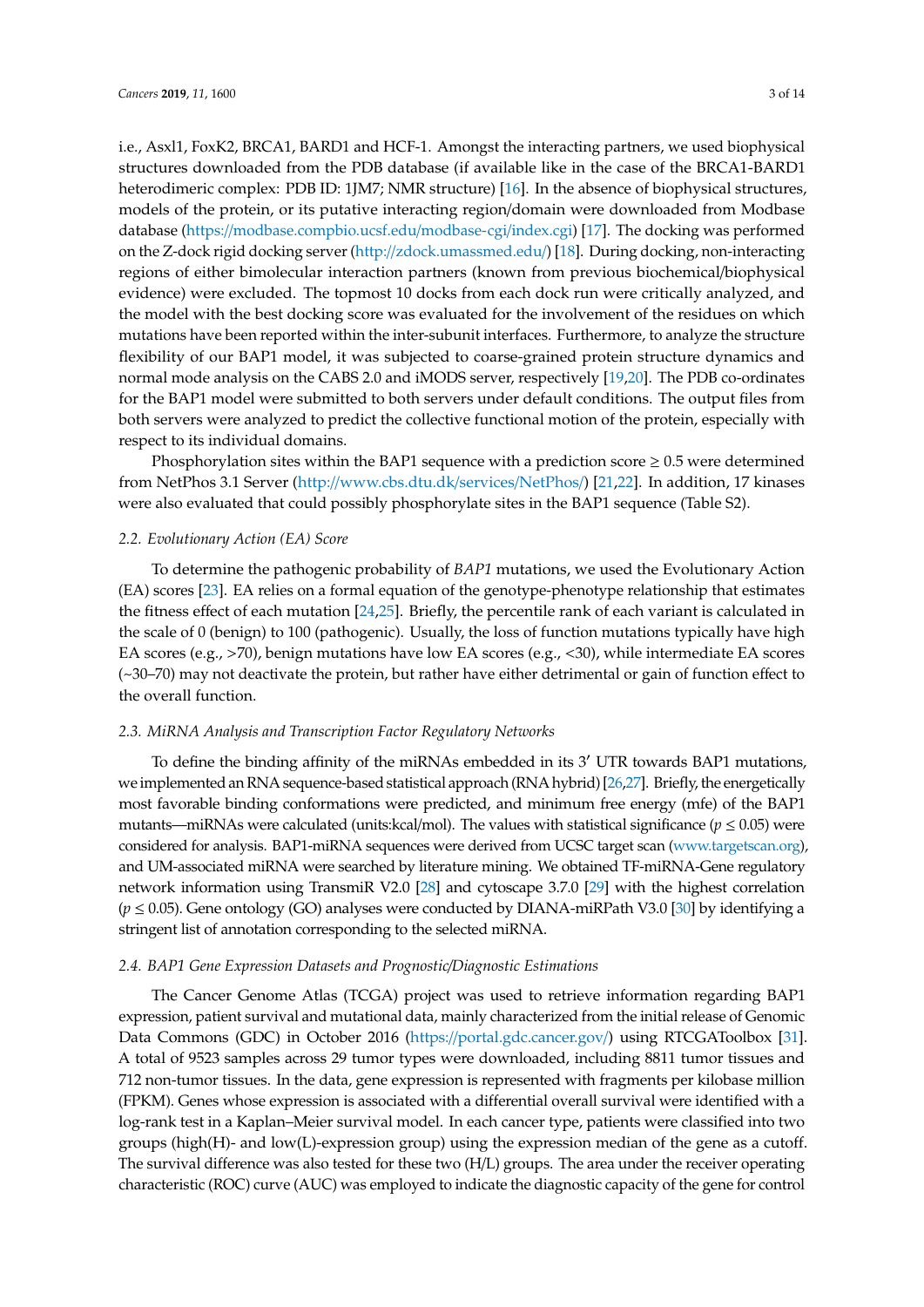and cancer samples. The detail nomenclatures for 29 tumor types used to analyze BAP1 expression are shown in the abbreviation list.

## **3. Results**

## *3.1. Interpretation of BAP1 Variants and the Respective Evolutionary Action Score*

Herein, we focused on 34 BAP1 specific missense mutations which were previously shown to be associated with UM (Figure 1B). The majority of them (27/34) were somatic, while few (7/34) of them were germline mutations. The ubiquitin carboxyl hydrolase (UCH) domain (including the BARD1 interaction region) of the BAP1 protein emerged as a hotspot region for missense mutations. Independent of a somatic or germline mutation type, most of them (15/27) showed high evolutionary action (EA) scores (Figure 1B). Importantly, among the conserved UCH residues (C91, H169, and D184), two mutations (C91G, H169P) showed a high EA score. A comparison to 4,772 missense BAP1 variants resulting from all possible nucleotide changes, the observed BAP1 variants were significantly skewed (Kolmogorov-Smirnov *p*-value of 10−<sup>4</sup> ) to EA scores of 80–100 predicting them to be highly pathogenic (Figure1D, Table S1). Full scan of the BAP1 protein also revealed 17 phosphorylation sites in the UCH domain. Three mutations (S63C, S98R, T117R) were found to be overlapping with these phosphorylation sites (Figure 1B, Figure S2, Table S1).



**Figure 1.** BAP1 mutational landscape and determinants of the protein structure. (**A**) Gene structure and miRNAs embedded in the 5´UTR region of *BAP1*. (**B**) Schematic structure of BAP1 domains with precise locations of UM-associated missense mutations (Somatic: Black; Germline: Red) and the phosphorylation residues (blue). Mutations with high evolutionary action (EA) score are marked by an asterisk. (**C**) The BAP1 structural model is shown in ribbon format with individual domains and regions of interest colored differently and labelled. The reported mutated residues are depicted as stick models, while the active site residues are depicted in ball models. (**D**) Plot showing EA score of the BAP1 variants (bars) and the fraction of the 4772 random missense BAP1 variants (dotted line).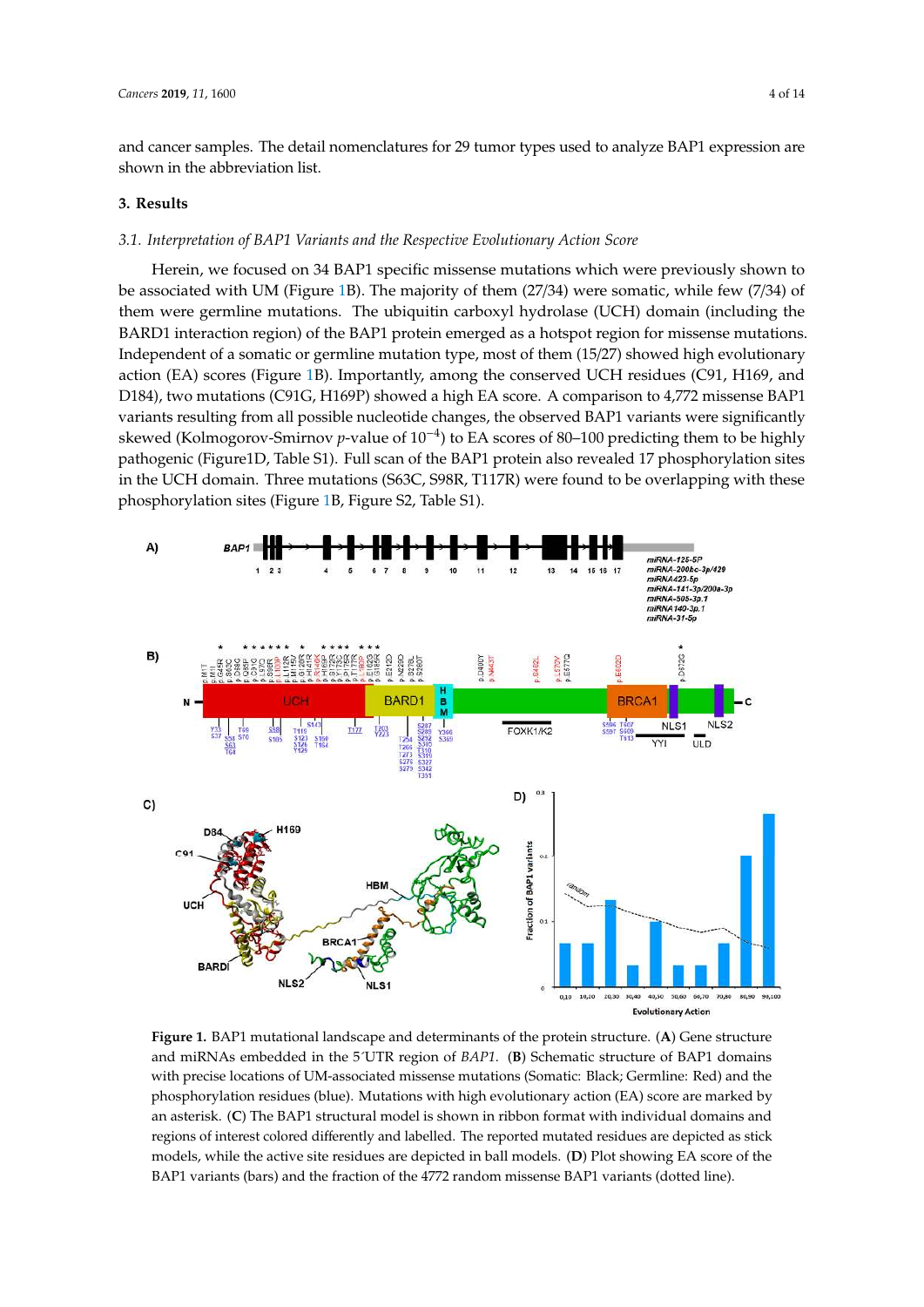#### *3.2. In Silico Characterization and Structural Modeling of the BAP1 Protein*

BAP1 model obtained from the ITASSER (C-score: −0.52) showed a clear structural division into ordered N and C terminal regions linked by a disordered 74 amino acid long stretch (residues 336–410) (Figure 1C). The C-terminal region appears to be folded back towards the N-terminal region together with parts of the BRCA1 interacting domain, hence, making non-covalent contacts with the disordered region. This disordered stretch appears to be very critical for the conformational availability of BAP1 protein-protein interaction surfaces, owing, therefore, to its flexibility. The disordered region also comprises the HCF1 binding motif (HBM) domain residues 366–369 which are required for the interaction with HCF-1. In the ordered region, both N and C terminal are dominated by helixes with only a single three anti-parallel beta sheeted arrangement observed at the C-terminal region. The beta sheeted region lies in a part of the protein that has not as yet been functionally assigned to a particular domain. The overlapping UCH and BARD1 domains are dominated by one major four-helix bundle (exclusively in the UCH domain) and two overlapping three-helix bundles. The three major active site residues critical to the enzymatic activity of BAP1 lie on the four-helix bundle with their side chains oriented towards the sterically close-packed hydrophobic core of this helix bundle. In addition, the C-terminal BRCA1 interacting domain is split into an ordered helix and a semi-helical region. The ordered helix is part of a three-helix bundle that extends beyond the BRCA1 interacting domain and carries two nuclear localization signals of BAP1.

## *3.3. E*ff*ect of Mutations on the Main Fold of BAP1*

A high percentage of the BAP1 mutations were observed in the UCH domain. A number of these mutations comprise substitutions to amino acids like glycine and proline (D68G, Q85P, C91G, L100P, H169P, L180, PE182G) that will result in disruption of the helices and exposure of the hydrophobic core to solvents, thereby leading to the unfolding of this domain. The mutation C91 in the UCH region is substituted to cysteines which could result in the formation of native disulfide bonds and alters the conformational landscape of the UCH domain, therefore, deleteriously affecting the enzymatic efficiency. C91 has been previously shown to ablate enzymatic activity without interfering with its interactions with BRCA1 or with FOXK1/FOXK2. The three germline mutations (L100P, R146K, L180P) occurring on the UCH domain are semi-conserved in their biophysical and biochemical nature, and therefore, are expected to have less deleterious consequences on this domain. A number of mutations also involve the substitution of a hydrophobic residue to a large polar charged residue like arginine (G45R, S98R, L112R, G128R, H141R, S172R, P175R, T177R, G185R) which will disturb the closely packed hydrophobic core of the UCH domain and contribute to the unfolding of the domain structure. As compared to the mutations in the N-terminus, the mutations at the C-terminus (D672G, E602D) are few and occur mostly on the structurally disordered regions, and their impact most likely would be on either structural flexibility or on the interaction of BAP1 with other proteins. We had earlier reported one C-terminal mutation (c.2001delG; p.[Thr668Profs\*24] close to the nuclear localization signals (NLS) region and have shown the structural changes in the BAP1 protein [32].

#### *3.4. E*ff*ect of Mutations on the Interaction of BAP1 with Other Proteins*

To define the consequences of these mutations, we also generated protein models from BAP1 associated proteins and performed docking studies. To begin with, the poses generated by docking the BRCA1-BARD1 heterodimeric crystal structure on the BAP1 model resulted in an interesting pattern which further implicates the disordered amino stretch between the ordered regions of BAP1 as a critical region for protein flexibility (Figure 2, Figure S1). The docking poses when were generated by including restraints specific to BRCA1 generated poses clustered around the BRCA1 interacting domain of BAP1. Similarly, docking poses resulting from restraints specific to BARD1 generated poses clustered around the BARD1 domain of BAP1. Since it is the ring finger domain of both BARD and BRCA1 that interacts with BAP1, it is essential that the BARD1 and BRCA1 interacting region be spatially close. However,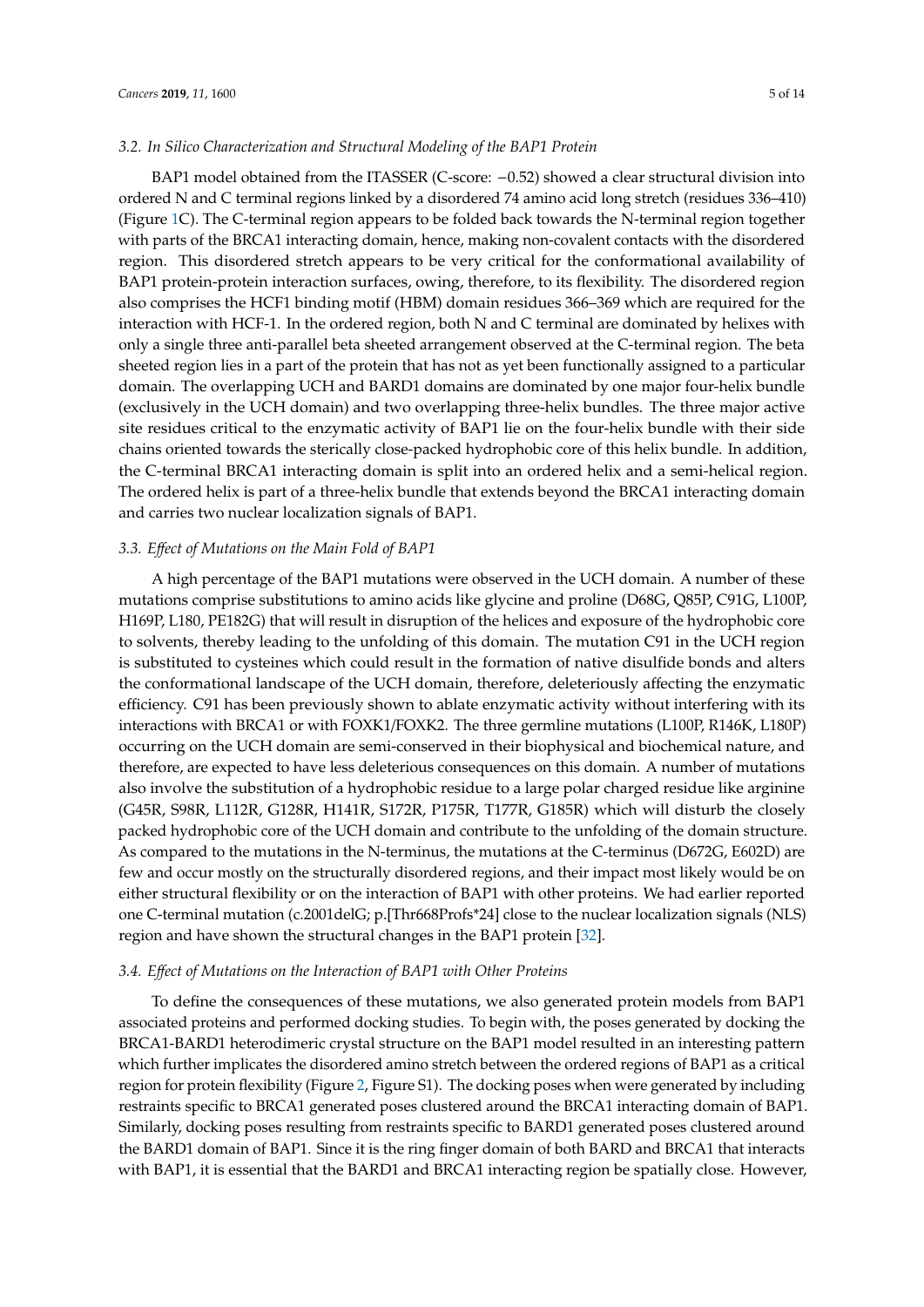in our BAP1 model, these two regions are not in close proximity. They are separated by the disordered region that we have elaborated on earlier. Structural flexibility analysis performed on the BAP1 model suggests that the protein would twist at both C and N terminal ends with the disordered stretch acting as a structural hinge for doing so (Figure 2A). Therefore, the BAP1-BRCA-BARD1 complex results in a conformational transition, pulling the relatively rigid N and C terminal regions closer to each other. This conformational transition could have critical implications for mutations especially at the docking interfaces of all three proteins, or even at the domain boundaries of BAP1 that could potentially hinder the complex formation (E182G, G185R, E212D, N229D, S278L, S280T, E602D). At the N-terminus, two mutations (E182G, G185R) showed specificity towards the BARD1 interaction site (Figure 2B). The C-terminus harbors very few mutations; however, three among them were located on the positions used by BAP1 to interact with other distant proteins, such as D672 (YY1), E602D (BRCA1), and S482L (FOXK2). A very limited number of mutations (S482L, D672G, E182G, G185R, E602D) were observed in the putative interface regions of BAP1 (Figure 2C,D, Figure S1). These mutations also either act as a helix breaker or result in the changes in electrostatic polarity (except E602D). However, all of them harbor the potential to alter the putative protein-protein interaction interfaces of BAP1. Only one of the C-terminal BAP1 mutations lies in the BRCA1 interaction domain and might have implications in its putative interaction with BRCA1, even though the wild type and the substituted amino acid, in this case, are similar in nature.



**Figure 2.** Conformational transition related to BAP1-BRCA-BARD1 complex. (**A**) The BAP1 structural model depicted with two select high scoring BRCA-BARD1 complex docking poses each docked with restraints specific to BRCA1 (left) and BARD1 (right). The structure is illustrated in ribbon format with BAP1 colored grey, while BRCA1 and BARD1 colored red and blue, respectively. The intervening disordered region that serves as a hinge for the conformational transition has been shaded and marked. The proposed movement of the N and C terminal regions of BAP1 has been shown with arrows (**B**) The inter-residue contacts between BAP1-BARD1 and BAP1-BRCA1 as observed in the two high scoring docking poses shown in (**A**,**C**,**D**). The putative motion as observed from the output files of the CABS-Flex and iMODS server, respectively. Both BAP1 structures are depicted in ribbon format and colored domain-wise based on inter-region movement. In (**C**), the starting structure is also depicted by its surface area (grey colored). In (**D**), large arrows depict the movement of the domains in the perspective of the global fold of the protein, while small arrows depict subtle inter-domain movements.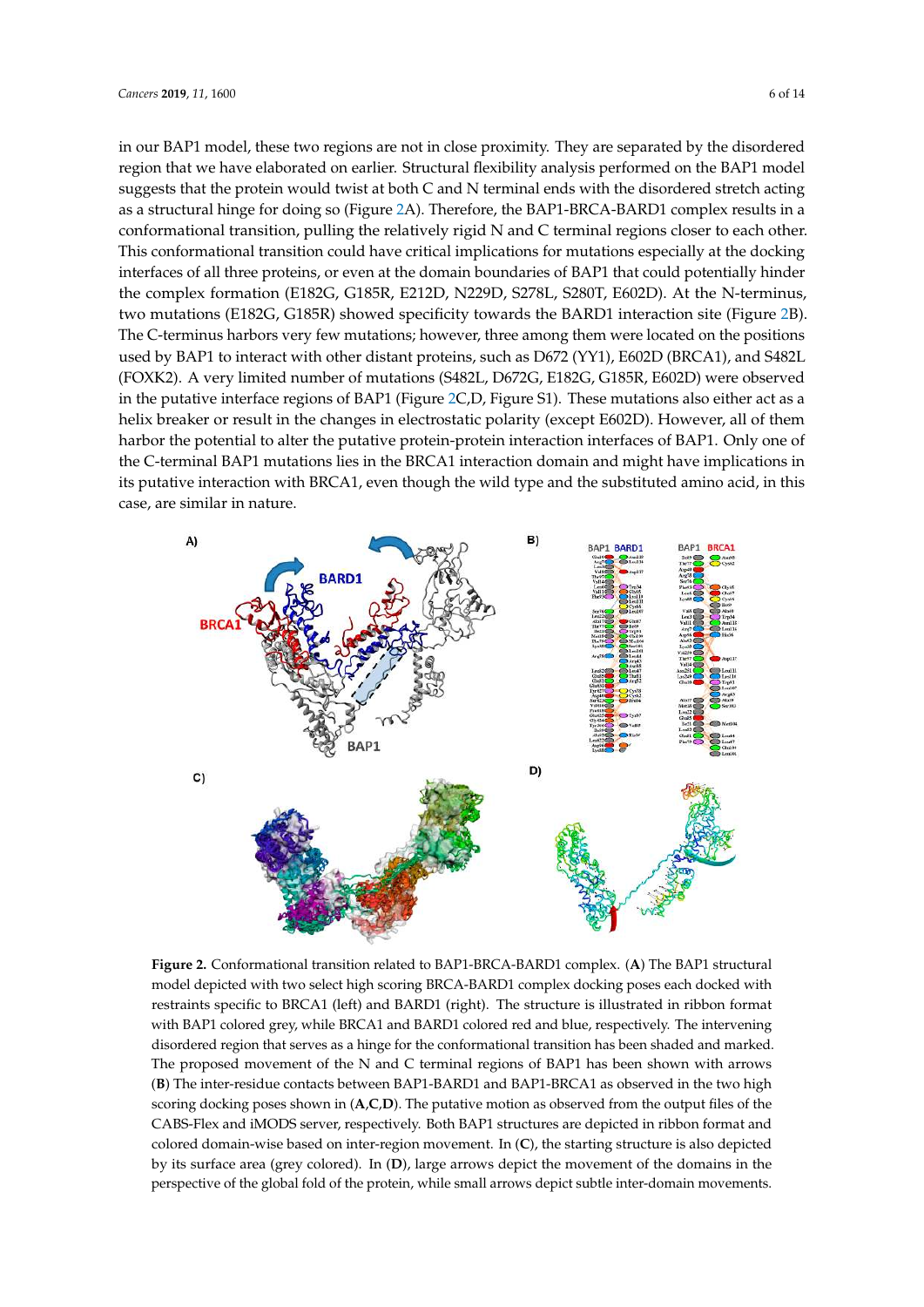## *3.5. Impact of Variants on the Binding A*ffi*nity of BAP1-Associated miRNAs*

A miRNA cluster was found to be embedded in the 3′UTR region of the *BAP1* gene (Figure 1A). To determine the impact of BAP1 mutants on these miRNAs, we calculated the respective binding affinities for each variant versus individual miRNAs. All UM associated mutations showed variable binding affinities for these miRNAs. However, D672G and E602D were found to have a higher minimum free binding energy (mfe) as compared to other mutations (Figure 3A, Table S2). The binding affinity of C-terminal mutations was stronger than for mutations at the N-terminus which was evident from the seven mutations (G45R, Q85P, S98R, G128R, H141R, S172R, G185R) located in the UCH domain showing a varying range of the mfe.



**Figure 3.** BAP1-miRNAs and associated gene regulatory network. (**A**) Heatmap showing fold change values of minimum free *binding* energy (*mfe*) intensity for BAP1 variants and the miRNAs (units: kcal/mol). (**B**) Local gene regulatory network associated with BAP1 and miRNAs. (**C**) Global gene regulatory network associated with miRNAs known to be altered in UM. (**D**) Gene ontology terms associated with BAP1-miRNAs.

Further analysis revealed 69 target genes associated with these BAP1-associated miRNAs (Figure 3B), which were different from the targets globally effected by UM associated miRNAs (Figure 3C). We identified several chromatin-associated genes as putative targets, and among them, histone deacetylates (HDAC1, HDAC2, HDAC3, HDAC4) appear to be highly regulated through BAP1-miRNAs. In addition, DNA methyltransferases/DNMTS (DNMT1, DNMT3) also show a minor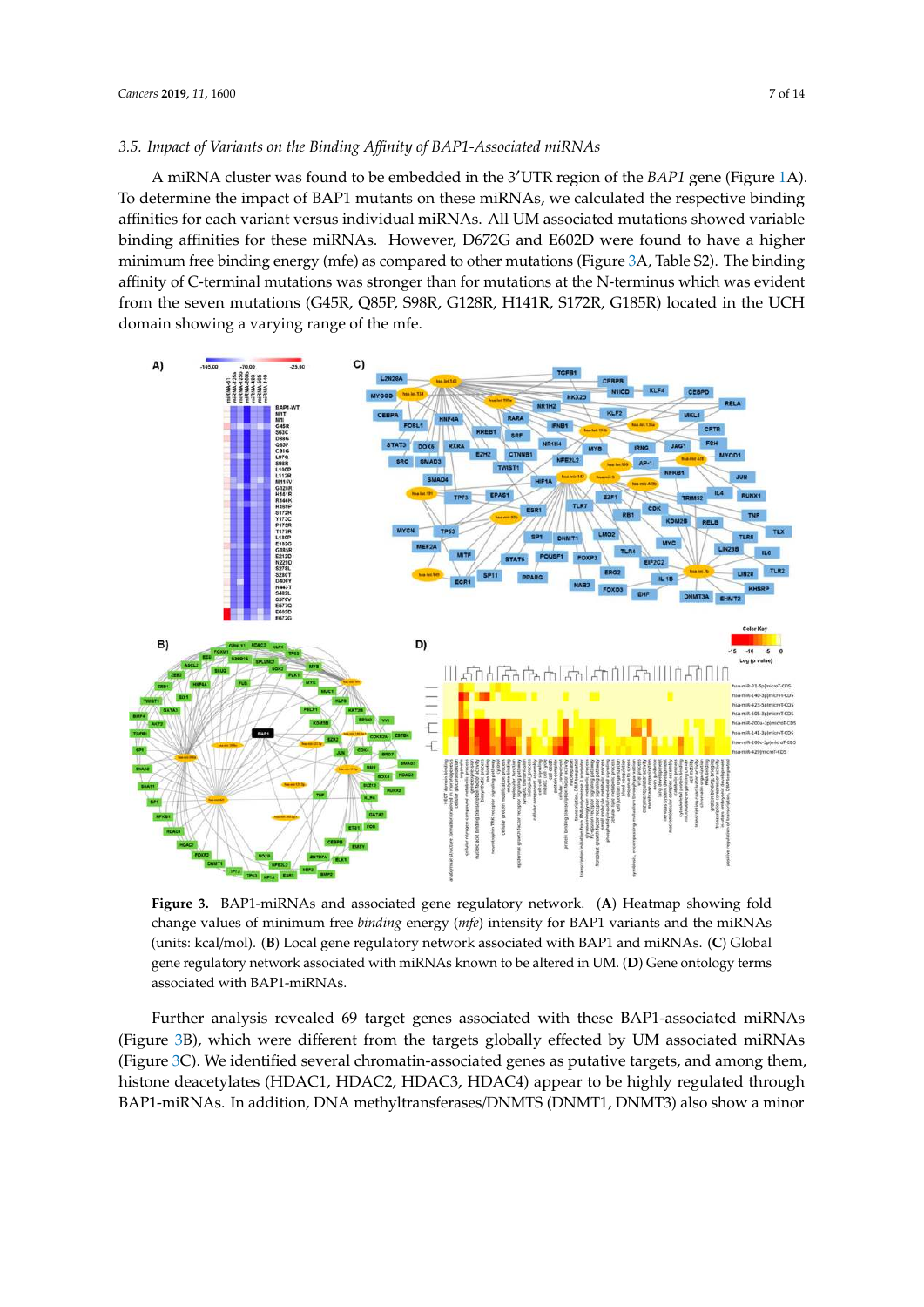association with this network. All predicted target genes were checked for enrichment analysis and several cancer-related pathways were signified (adjusted  $p \le 0.01$ ) (Figure 3D). Overall, the analysis showed that the regulatory network associated with BAP1-miRNAs is distinct from the global miRNAs regulatory network associated with UM. Hence, one may speculate about the local impact of these mutations on the BAP1-associated miRNA network. We also investigated and found no long-noncoding RNA (lncRNAs) overlapping the BAP1 gene.

## *3.6. BAP1 Gene Expression Penetrance and Prevalence in Cancer Spectrum*

In TCGA (The Cancer Genome Atlas), apart from UM, we identified 29 cancer types with altered BAP1 gene expression (Figure 4A). Based on high (H) or low (L) BAP1 gene expression levels, we investigated the survival difference within these two groups and found that in LGG, HNSC and PRAD, the survival difference between BAP1 high- and low- expression patients was slightly significant (–log<sup>10</sup> (*p*-value) >1.2) (Figure 4A, B). In addition, to determine the diagnostic capacity of the BAP1 gene for control and cancer samples, we used the area under the receiver operating characteristic curve (AUC). Our analysis showed that the gene expression of BAP1 is significantly different between cancer and control samples for most of the cancer types included in this study. However, the significance was moderate (AUC > 0.8) in the case of BRCA, ESCA and PRAD (Figure 4C).



**Figure 4.** *Cont.*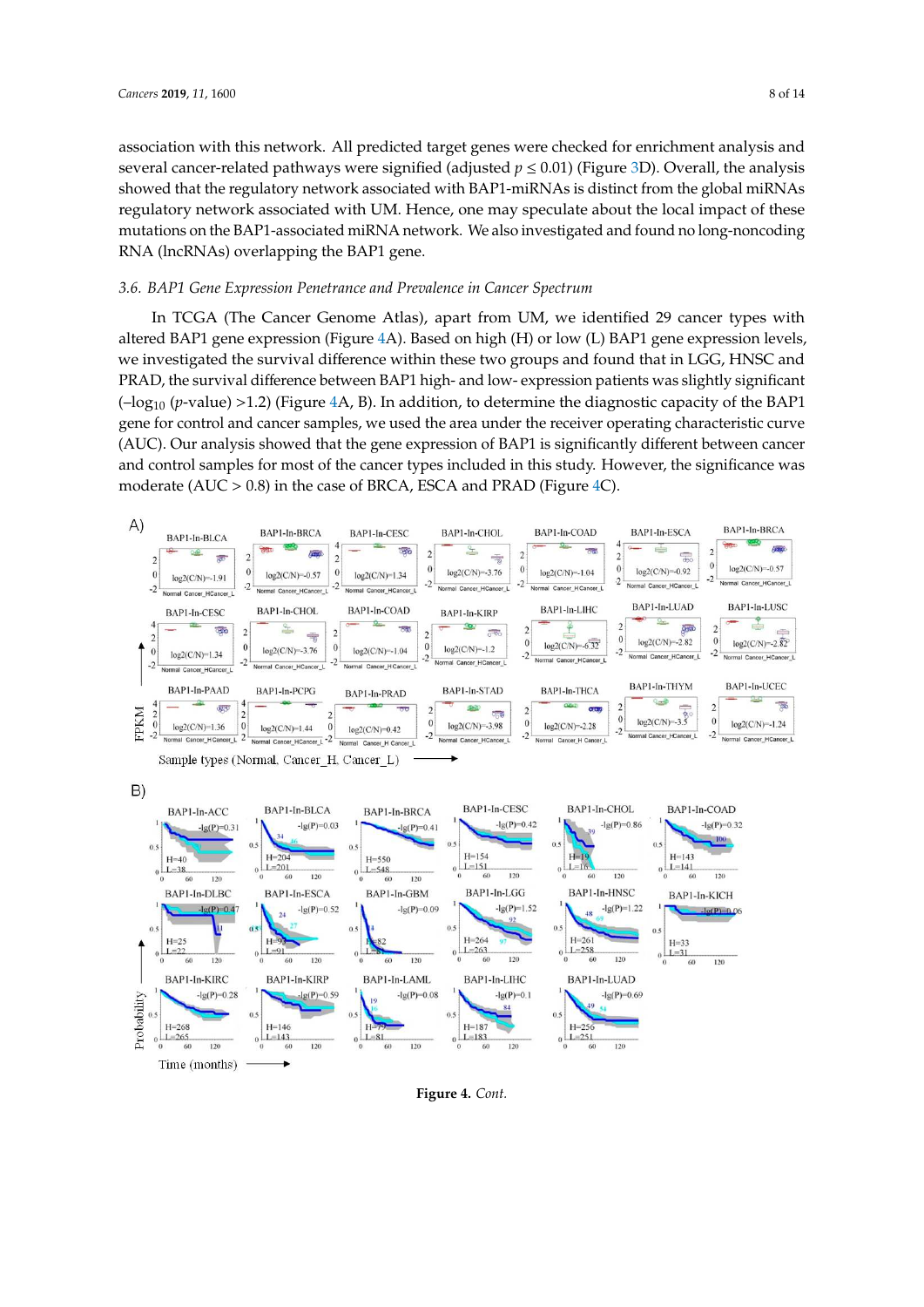![](_page_8_Figure_1.jpeg)

**Figure 4.** Estimation of the prognostic and diagnostic value in BAP1 gene expression in 29 cancer types (TCGA analysis). (**A**) Boxplots showing BAP1 gene expression in cancer (**C**) and in control (N) samples derived from the TCGA cohort. For each cancer type (*n* = 29), the cancer samples are divided into high- (H) and low- (L) expression types. (**B**) The survival curves of the BAP1 gene in high- (H) and low- (L) expression from different cancer types (Blue: Low expression group; Sky blue: High expression group). (**C**) ROC curves reflect the good diagnosis ability of BAP1 in various cancers.

#### **4. Discussion**

By virtue of the complex regulation of the *BAP1* gene and its associated proteins, it can be assumed that the specific type of genetic rearrangements (mutations, polymorphisms) in this gene will lead to disease-specific functional consequences. Considering this, we conducted this study to determine the potential impact of UM-associated mutations in BAP1-related protein complexes. BAP1 is a key contributing factor to UM, and its (epi)genetic prospective has been recently discussed [33,34]. Thus, we thoroughly analyzed the genetic alterations of the *BAP1* gene and generated the mutational landscape specifically for UM.We first showed that the genomic mutations were mainly localized at the UCH domain. These mutations occur at the conserved catalytic sites, as well as at the overlapping phosphorylation residues. Interestingly, most of the mutations showed a very high evolutionary action (EA) score, which is consistent with the fact that BAP1 acts as tumor suppressor and harbors metastatic potential in combination with other factors. Our analysis also comes in agreement with previous studies which have consistently used EA scores to assess the mutational impact and to identify the driver genes in cancers [35–37]. In context to the functional impact of these mutations, one study has previously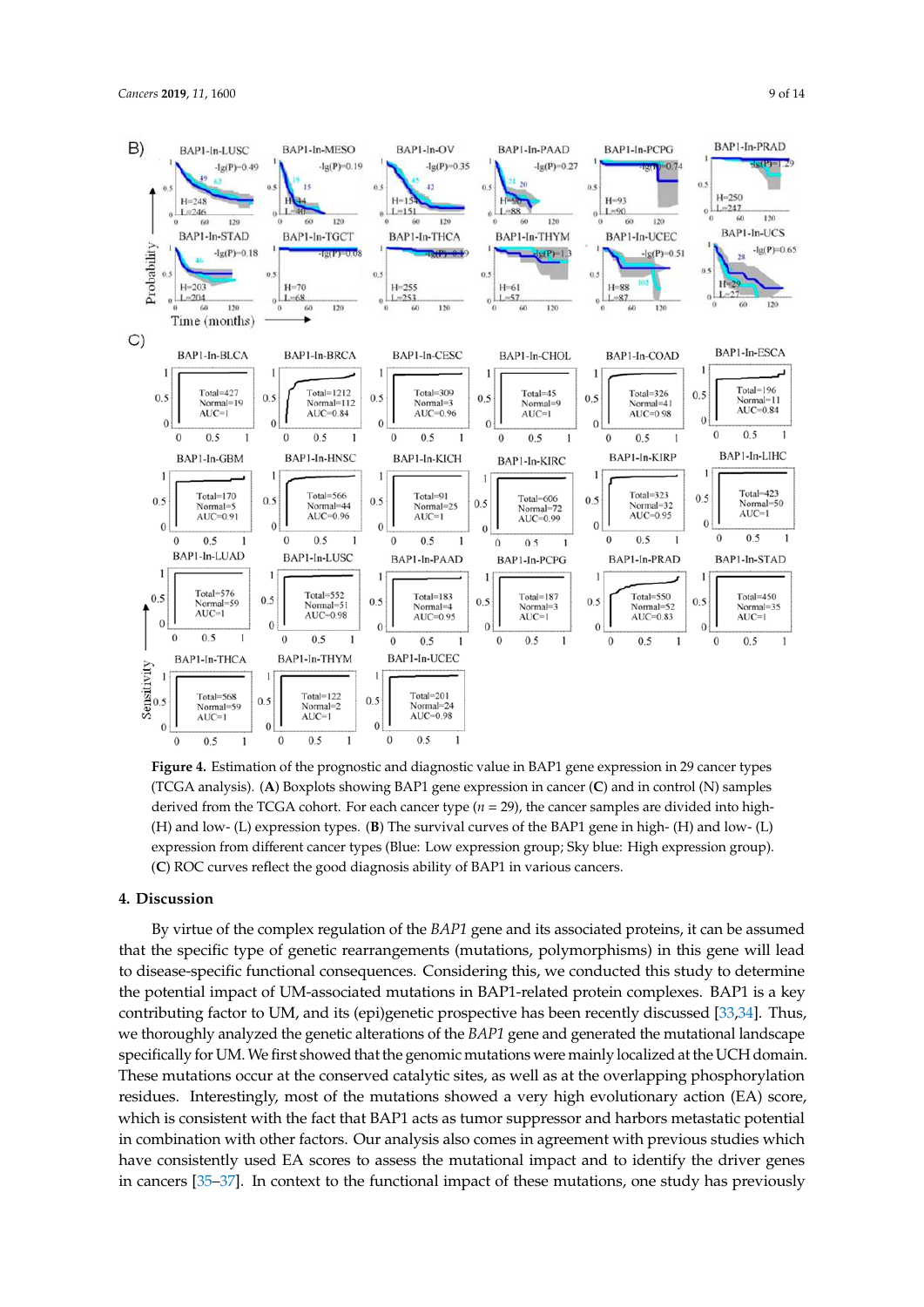described the structural destabilization of BAP1 after mutations in the catalytic domain leading to aggregation, cytoplasmic sequestration and subsequent functional loss [38]. The mutations included in our study also involved the complete UCH domain. However, the consequence of these mutants at a molecular level remains unclear. Using our in silico model of the BAP1 protein, we defined the possible structural changes that could result in alterations of the protein-protein interactions.

In UM, there has been no missense mutation described in the HBM domain. Hence, the potential consequences of the direct BAP1-HCF1 interaction pathway cannot be determined in our study. However, FOXK2 recruits BAP1 to the target genes where HCF-1 is involved in bridging the ternary complex (FOXK2-BAP1-HCF1) [39]. Our structural analysis clearly showed closer interactions of neighboring residues of the S482L mutation with the forkhead-associated domain of FOXK2. Therefore, an indirect role of HCF-1 can be speculated.

The potential involvement of HCF-1 is also evident from the D672G mutation, which is located in the *BAP1* region essential for interactions with transcription factor YY1. Here again, YY1 requires HCF-1 to form a ternary complex with BAP1 [40]. At the C-terminus, apart from YY1 interactions, ASXL1 also interacts with the ULD domain of BAP1 to drive the H2A deubiquitination reaction [41]. In our structural analysis, the neighboring residues of mutation D672 were found to be directly involved in ASXL1-BAP1 interactions; hence, alterations in the activity of PR-DUB complex can be predicted. BAP1 harbors interacting sites for BARD1 and BRCA1 proteins. Interestingly, both of these proteins contain an N-terminal zinc RING-finger domain which confers E3 ubiquitin ligase activity to regulate the DNA damage response [42]. However, BAP1 inhibits the E3 ligase activity of BRCA1/BARD1 complex by binding to BARD1 [43]. In our study, we observed that both (BARD1 and BRCA1) interacting regions of *BAP1* were enriched with phosphorylation sites. Although the regulatory mechanisms involving phosphorylation are very widespread, it is well established that phosphorylation can modulate protein-protein interactions. The impact of enriched phosphorylation sites in our study is unclear. Since BARD1 directly interacts with BAP1, the major impact of mutations in BARD1 (E182G, G185R) as compared to BRCA1 (E602D) can be seen in the structural analysis. It is also noteworthy to mention that we found 15 phosphorylation sites solely in the UCH domain of *BAP1* and three mutations (S63C, S98R, T117R) were found to be overlapping with these sites. There is concrete evidence in the literature that disruptions of phosphorylation sites are associated with cancer [44,45]. Hence, a thorough investigation of these UM-associated mutations is warranted.

Considering that the host gene (BAP1) is mutated, it will automatically contribute to an altered expression of miRNAs located within its proximity. Therefore, we also investigated the regulatory network of miRNAs embedded within 3<sup> $\cdot$ </sup> UTR of the BAP1 gene. In contrast to N-terminal mutations, C-terminal variants showed a stronger binding affinity towards these miRNAs. Besides, these miRNAs have previously been shown to be involved in multiple cancer types. Among them, the miR-125 family, which potentially acts as tumor suppressors has been reported in different types of cancer, including cutaneous melanoma [46,47]. Likewise, miR-200a-3p (renal carcinoma, pancreatic cancer), miR-423-5p (gastric cancer), miR-31-5p(Oral Cancer), miR-141-3p (rectal cancer) and miR-140-3p.1 (breast cancer) have also been implicated in different types of cancer [48–53]. Based on our study, we have observed that the regulatory network associated with BAP1-miRNAs is unique in comparison to the common miRNAs regulatory network in UM. This, in turn, suggests that the BAP1-miRNAs associated network (in combination with respective BAP1 mutations) might have an independent impact in UM. Regarding the recently identified connection between BAP1 and HDAC4 [34], it appeared beyond others also in our local gene regulatory miRNA-mediated network.

Since the mutational load can vary depending on the tumor type, the recurrent mutation rate in genes or the gene expression itself can be a predictive marker for tumor progression. Considering this, we checked the BAP1 gene expression from the TCGA dataset and found that regardless of the mutation type, an alteration of the BAP1 gene expression can be used for the prognosis in 29 tumor types. This suggests that although BAP1 is conceptually a driver gene in UM, it might contribute globally to the cancer genome.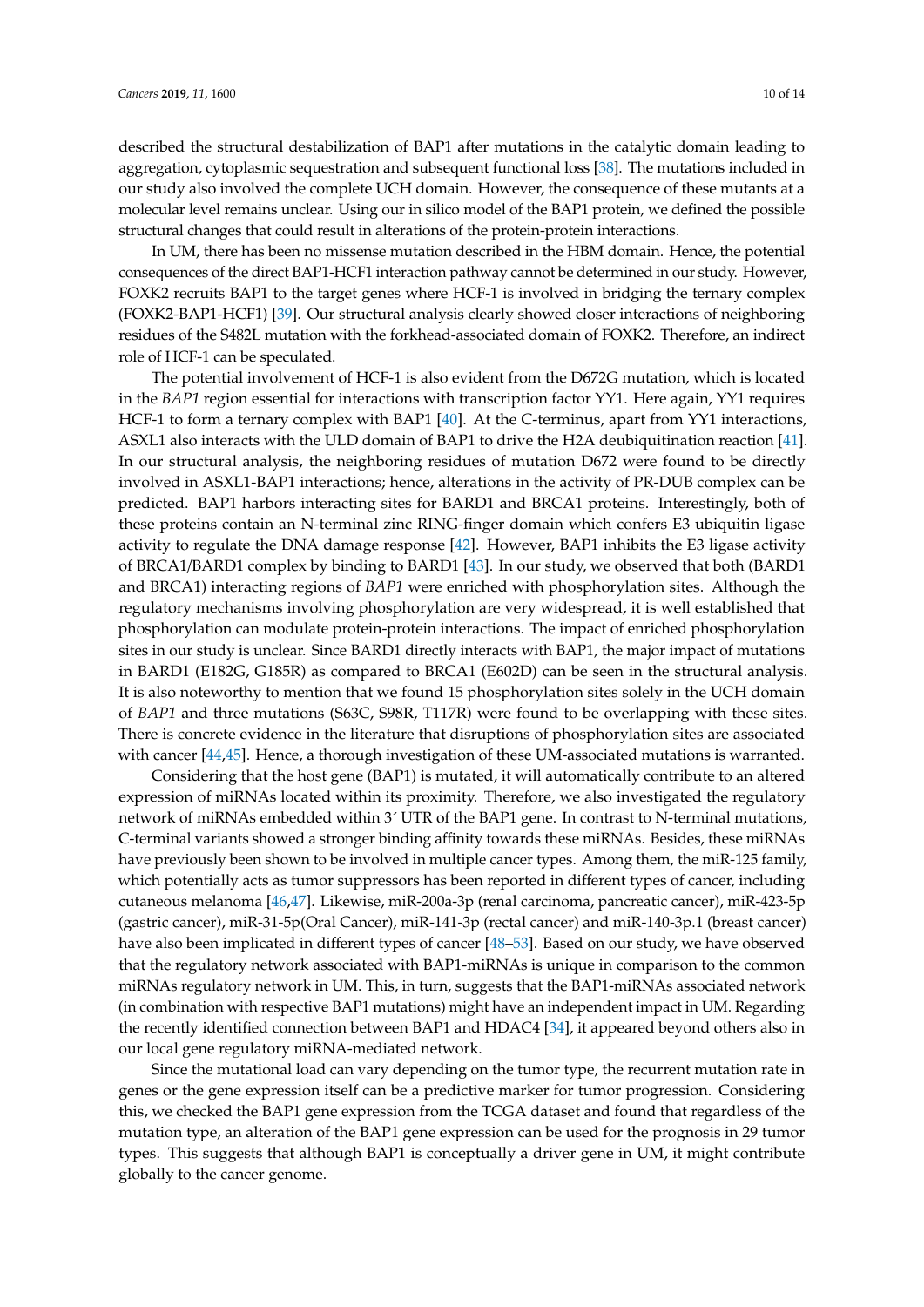## **5. Conclusions**

Although BAP1 is conceptually a driver gene in UM, it might contribute through its interaction partners and its regulatory miRNA network to various aspects of cancer. In future, similar studies on this gene by focusing on other cancer types can help to define its thorough molecular consequences in cancers. From a diagnostic point of view, our work will help the clinicians to consider the role of the BAP1 gene expression in 29 cancer types, which were never discussed before.

**Supplementary Materials:** The following are available online at http://www.mdpi.com/2072-6694/11/10/1600/s1, Figure S1: BAP1 variants and stability of multiprotein complexes. Simultaneous view of residue interaction network (left) and 3D structure (in silico analysis) of BAP1-associated protein complexes, such as BAP1-HCF1, BAP1-FOXK2, BAP1-ASXL1, BAP1-BRCA1-BARDI (right). UM-associated mutations are marked (red) for each protein complex, Figure S2: Phosphorylation residues in BAP1 protein are marked (red), Table S1: List of phosphorylation and kinases in BAP1 protein, Table S2: Minimum free energy (mfe) values for BAP1 and miRNAs.

**Author Contributions:** Conceptualization, A.S. and M.C.H.-C.; Funding acquisition, M.C.H.-C.; Methodology, A.S., A.B., H.D.Liu, S.S., A.P., P.K., T.C.D., M.L. and M.C.H.-C.; Supervision, O.L., U.M., M.M.G., S.B., F.G.H. and K.U.L.; Writing–original draft, A.S. and M.C.H.-C.; Writing–review and editing, all authors.

**Funding:** German Research Foundation (DFG; HE 5775/5-1).

**Conflicts of Interest:** The authors declare no conflicts of interest.

#### **Abbreviation List**

| <b>UCH</b>  | Ubiquitin carboxyl hydrolase domain                              |
|-------------|------------------------------------------------------------------|
| HBM         | HCF1 binding motif                                               |
| <b>NLS</b>  | Nuclear localization signals                                     |
| <b>LAML</b> | Acute Myeloid Leukemia                                           |
| <b>ACC</b>  | Adrenocortical carcinoma                                         |
| <b>BLCA</b> | <b>Bladder Urothelial Carcinoma</b>                              |
| <b>LGG</b>  | Brain Lower Grade Glioma                                         |
| <b>BRCA</b> | Breast invasive carcinoma                                        |
| <b>CESC</b> | Cervical squamous cell carcinoma and endocervical adenocarcinoma |
| <b>CHOL</b> | Cholangiocarcinoma                                               |
| <b>LCML</b> | Chronic Myelogenous Leukemia                                     |
| <b>COAD</b> | Colon adenocarcinoma                                             |
| <b>ESCA</b> | Esophageal carcinoma                                             |
| <b>GBM</b>  | Glioblastoma multiforme                                          |
| <b>HNSC</b> | Head and Neck squamous cell carcinoma                            |
| BAP1        | BRCA1-associated protein 1                                       |
| KICH        | Kidney Chromophobe                                               |
| <b>KIRC</b> | Kidney renal clear cell carcinoma                                |
| KIRP        | Kidney renal papillary cell carcinoma                            |
| LIHC        | Liver hepatocellular carcinoma                                   |
| <b>LUAD</b> | Lung adenocarcinoma                                              |
| <b>LUSC</b> | Lung squamous cell carcinoma                                     |
| <b>DLBC</b> | Lymphoid Neoplasm Diffuse Large B-cell Lymphoma                  |
| <b>MESO</b> | Mesothelioma                                                     |
| OV          | Ovarian serous cystadenocarcinoma                                |
| <b>PAAD</b> | Pancreatic adenocarcinoma                                        |
| PCPG        | Pheochromocytoma and Paraganglioma                               |
| <b>PRAD</b> | Prostate adenocarcinoma                                          |
| STAD        | Stomach adenocarcinoma                                           |
| TGCT        | Testicular Germ Cell Tumors                                      |
| THYM        | Thymoma                                                          |
| <b>THCA</b> | Thyroid carcinoma                                                |
| <b>UCS</b>  | Uterine Carcinosarcoma                                           |
| <b>UCEC</b> | Uterine Corpus Endometrial Carcinoma                             |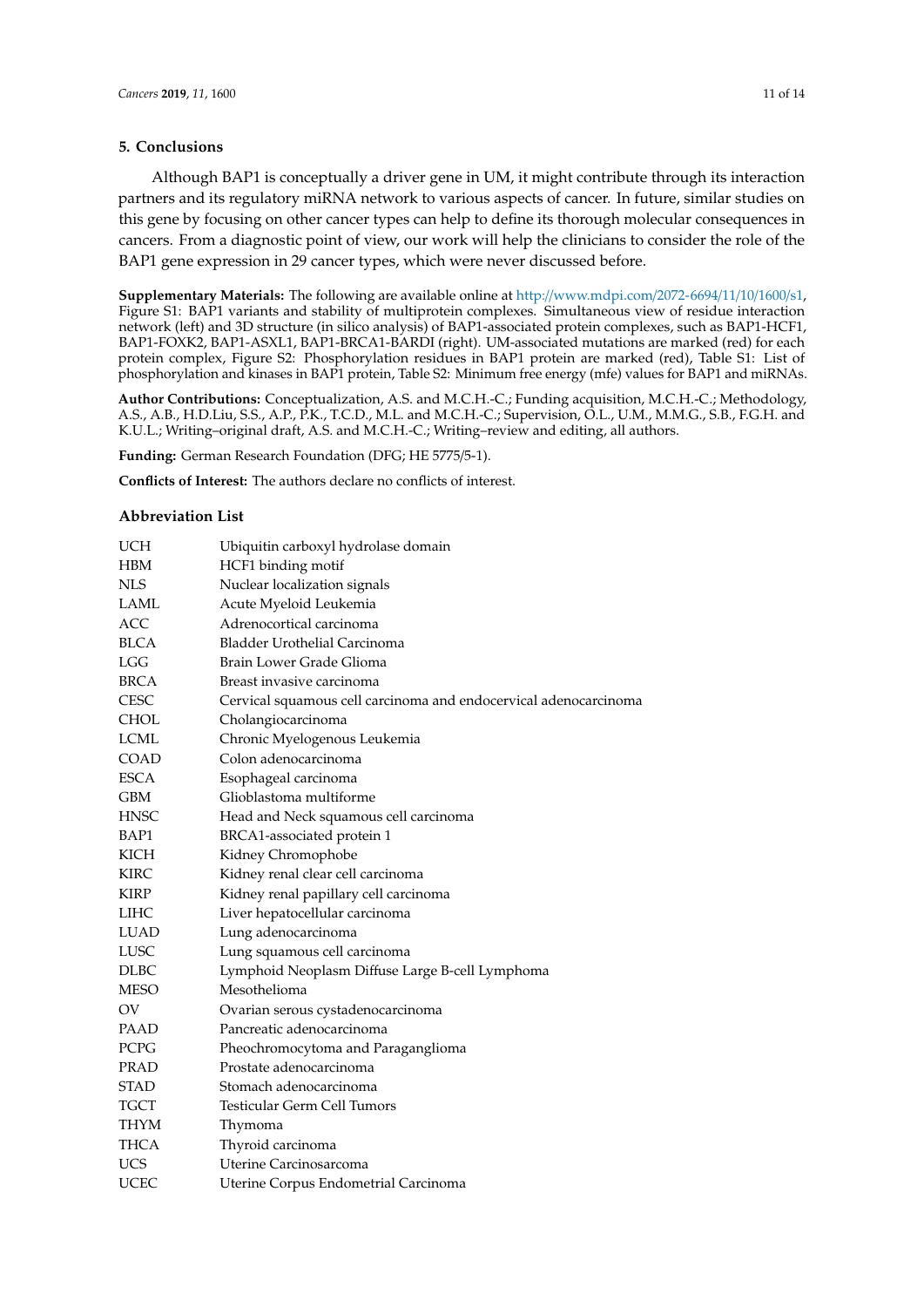## **References**

- 1. Ventii, K.H.; Devi, N.S.; Friedrich, K.L.; Chernova, T.A.; Tighiouart, M.; Van Meir, E.G.; Wilkinson, K.D. BRCA1-associated protein-1 is a tumor suppressor that requires deubiquitinating activity and nuclear localization. *Cancer Res.* **2008**, *68*, 6953–6962. [CrossRef] [PubMed]
- 2. Harbour, J.W.; Onken, M.D.; Roberson, E.D.; Duan, S.; Cao, L.; Worley, L.A.; Council, M.L.; Matatall, K.A.; Helms, C.; Bowcock, A.M. Frequent mutation of BAP1 in metastasizing uveal melanomas. *Science* **2010**, *330*, 1410–1413. [CrossRef] [PubMed]
- 3. Bott, M.; Brevet, M.; Taylor, B.S.; Shimizu, S.; Ito, T.; Wang, L.; Creaney, J.; Lake, R.A.; Zakowski, M.F.; Reva, B.; et al. The nuclear deubiquitinase BAP1 is commonly inactivated by somatic mutations and 3p21.1 losses in malignant pleural mesothelioma. *Nat. Genet.* **2011**, *43*, 668–672. [CrossRef] [PubMed]
- 4. Pena-Llopis, S.; Vega-Rubin-de-Celis, S.; Liao, A.; Leng, N.; Pavia-Jimenez, A.; Wang, S.; Yamasaki, T.; Zhrebker, L.; Sivanand, S.; Spence, P.; et al. BAP1 loss defines a new class of renal cell carcinoma. *Nat. Genet.* **2012**, *44*, 751–759. [CrossRef]
- 5. Carbone, M.; Yang, H.; Pass, H.I.; Krausz, T.; Testa, J.R.; Gaudino, G. BAP1 and cancer. *Nat. Rev. Cancer* **2013**, *13*, 153–159. [CrossRef] [PubMed]
- 6. Farquhar, N.; Thornton, S.; Coupland, S.E.; Coulson, J.M.; Sacco, J.J.; Krishna, Y.; Heimann, H.; Taktak, A.; Cebulla, C.M.; Abdel-Rahman, M.H.; et al. Patterns of BAP1 protein expression provide insights into prognostic significance and the biology of uveal melanoma. *J. Pathol. Clin. Res.* **2018**, *4*, 26–38. [CrossRef] [PubMed]
- 7. Herwig-Carl, M.C.; Sharma, A.; Moulin, A.; Strack, C.; Loeffler, K.U. BAP1 Immunostaining in Uveal Melanoma: Potentials and Pitfalls. *Ocul. Oncol. Pathol.* **2018**, *4*, 297. [CrossRef]
- 8. Bononi, A.; Giorgi, C.; Patergnani, S.; Larson, D.; Verbruggen, K.; Tanji, M.; Pellegrini, L.; Signorato, V.; Olivetto, F.; Pastorino, S.; et al. BAP1 regulates IP3R3-mediated Ca(2+) flux to mitochondria suppressing cell transformation. *Nature* **2017**, *546*, 549–553. [CrossRef]
- 9. Berus, T.; Halon, A.; Markiewicz, A.; Orlowska-Heitzman, J.; Romanowska-Dixon, B.; Donizy, P. Clinical, Histopathological and Cytogenetic Prognosticators in Uveal Melanoma—A Comprehensive Review. *Anticancer Res.* **2017**, *37*, 6541–6549. [CrossRef]
- 10. Mensink, H.W.; Vaarwater, J.; Kilic, E.; Naus, N.C.; Mooy, N.; Luyten, G.; Bruggenwirth, H.T.; Paridaens, D.; de Klein, A. Chromosome 3 intratumor heterogeneity in uveal melanoma. *Investig. Ophthalmol. Vis. Sci.* **2009**, *50*, 500–504. [CrossRef]
- 11. Smit, K.N.; Chang, J.; Derks, K.; Vaarwater, J.; Brands, T.; Verdijk, R.M.; Wiemer, E.A.C.; Mensink, H.W.; Pothof, J.; de Klein, A.; et al. Aberrant MicroRNA Expression and Its Implications for Uveal Melanoma Metastasis. *Cancers* **2019**, *11*. [CrossRef] [PubMed]
- 12. Falzone, L.; Romano, G.L.; Salemi, R.; Bucolo, C.; Tomasello, B.; Lupo, G.; Anfuso, C.D.; Spandidos, D.A.; Libra, M.; Candido, S. Prognostic significance of deregulated microRNAs in uveal melanomas. *Mol. Med. Rep.* **2019**, *19*, 2599–2610. [CrossRef] [PubMed]
- 13. Xin, X.; Zhang, Y.; Ling, F.; Wang, L.; Sheng, X.; Qin, L.; Zhao, X. Identification of a nine-miRNA signature for the prognosis of Uveal Melanoma. *Exp. Eye Res.* **2019**, *180*, 242–249. [CrossRef] [PubMed]
- 14. Wan, Q.; Tang, J.; Han, Y.; Wang, D. Co-expression modules construction by WGCNA and identify potential prognostic markers of uveal melanoma. *Exp. Eye Res.* **2018**, *166*, 13–20. [CrossRef] [PubMed]
- 15. Yang, J.; Yan, R.; Roy, A.; Xu, D.; Poisson, J.; Zhang, Y. The I-TASSER Suite: Protein structure and function prediction. *Nat. Methods* **2015**, *12*, 7–8. [CrossRef] [PubMed]
- 16. Brzovic, P.S.; Rajagopal, P.; Hoyt, D.W.; King, M.C.; Klevit, R.E. Structure of a BRCA1-BARD1 heterodimeric RING-RING complex. *Nat. Struct. Biol.* **2001**, *8*, 833–837. [CrossRef]
- 17. Pieper, U.; Webb, B.M.; Dong, G.Q.; Schneidman-Duhovny, D.; Fan, H.; Kim, S.J.; Khuri, N.; Spill, Y.G.; Weinkam, P.; Hammel, M.; et al. ModBase, a database of annotated comparative protein structure models and associated resources. *Nucleic Acids Res.* **2014**, *42*, D336–D346. [CrossRef]
- 18. Pierce, B.G.; Wiehe, K.; Hwang, H.; Kim, B.H.; Vreven, T.; Weng, Z. ZDOCK server: Interactive docking prediction of protein-protein complexes and symmetric multimers. *Bioinformatics* **2014**, *30*, 1771–1773. [CrossRef]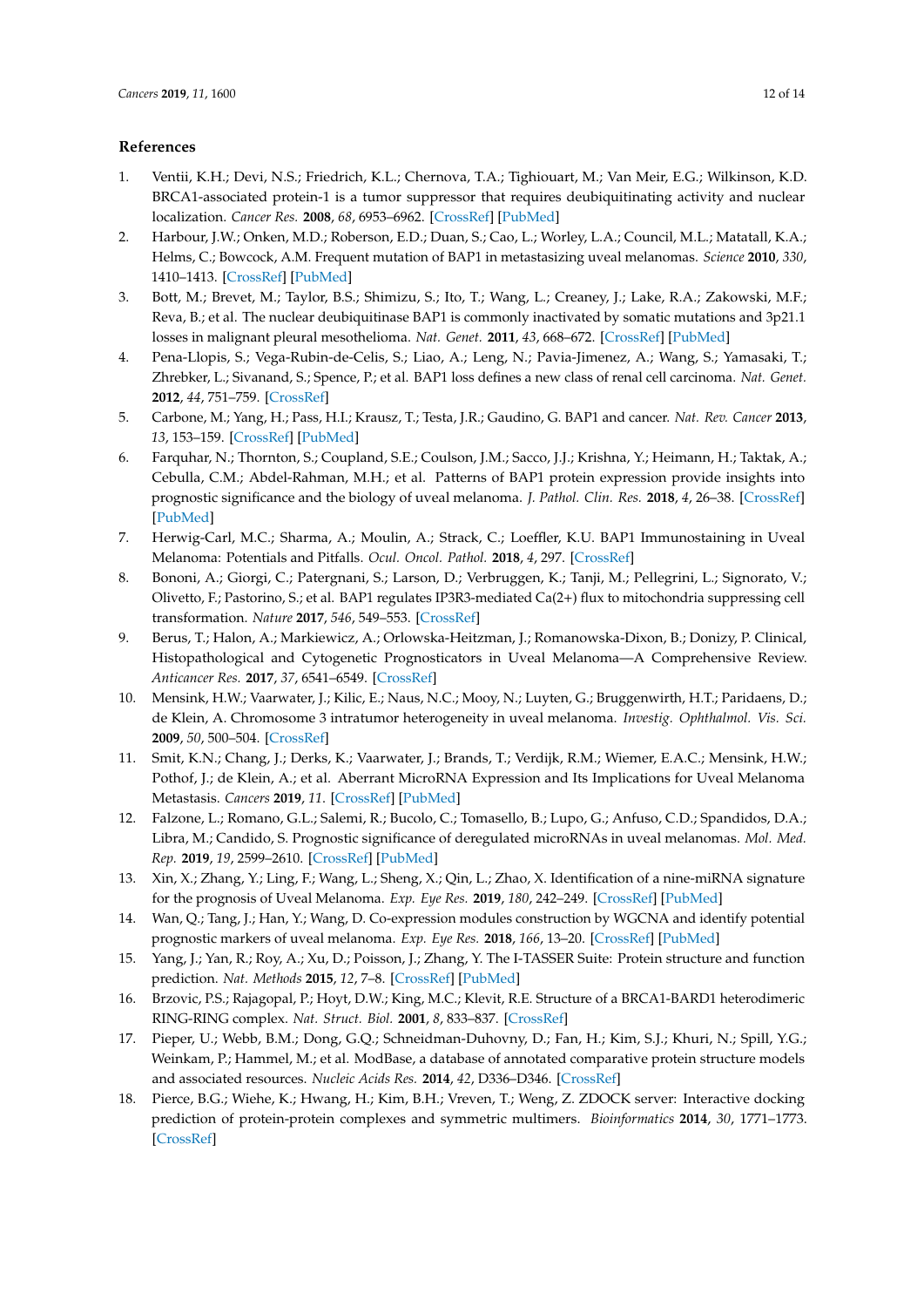- 19. Kuriata, A.; Gierut, A.M.; Oleniecki, T.; Ciemny, M.P.; Kolinski, A.; Kurcinski, M.; Kmiecik, S. CABS-flex 2.0: A web server for fast simulations of flexibility of protein structures. *Nucleic Acids Res.* **2018**, *46*, W338–W343. [CrossRef]
- 20. Lopez-Blanco, J.R.; Aliaga, J.I.; Quintana-Orti, E.S.; Chacon, P. iMODS: Internal coordinates normal mode analysis server. *Nucleic Acids Res.* **2014**, *42*, W271–W276. [CrossRef]
- 21. Blom, N.; Gammeltoft, S.; Brunak, S. Sequence and structure-based prediction of eukaryotic protein phosphorylation sites. *J. Mol. Biol.* **1999**, *294*, 1351–1362. [CrossRef] [PubMed]
- 22. Blom, N.; Sicheritz-Ponten, T.; Gupta, R.; Gammeltoft, S.; Brunak, S. Prediction of post-translational glycosylation and phosphorylation of proteins from the amino acid sequence. *Proteomics* **2004**, *4*, 1633–1649. [CrossRef] [PubMed]
- 23. Katsonis, P.; Lichtarge, O. A formal perturbation equation between genotype and phenotype determines the Evolutionary Action of protein-coding variations on fitness. *Genome Res.* **2014**, *24*, 2050–2058. [CrossRef] [PubMed]
- 24. Lichtarge, O.; Bourne, H.R.; Cohen, F.E. An evolutionary trace method defines binding surfaces common to protein families. *J. Mol. Biol.* **1996**, *257*, 342–358. [CrossRef] [PubMed]
- 25. Mihalek, I.; Res, I.; Lichtarge, O. A family of evolution-entropy hybrid methods for ranking protein residues by importance. *J. Mol. Biol.* **2004**, *336*, 1265–1282. [CrossRef]
- 26. Rehmsmeier, M.; Steffen, P.; Hochsmann, M.; Giegerich, R. Fast and effective prediction of microRNA/target duplexes. *RNA* **2004**, *10*, 1507–1517. [CrossRef]
- 27. Kruger, J.; Rehmsmeier, M. RNAhybrid: microRNA target prediction easy, fast and flexible. *Nucleic Acids Res.* **2006**, *34*, W451–WW454. [CrossRef]
- 28. Wang, J.; Lu, M.; Qiu, C.; Cui, Q. TransmiR: A transcription factor-microRNA regulation database. *Nucleic Acids Res.* **2010**, *38*, D119–D122. [CrossRef]
- 29. Cline, M.S.; Smoot, M.; Cerami, E.; Kuchinsky, A.; Landys, N.; Workman, C.; Christmas, R.; Avila-Campilo, I.; Creech, M.; Gross, B.; et al. Integration of biological networks and gene expression data using Cytoscape. *Nat. Protoc.* **2007**, *2*, 2366–2382. [CrossRef]
- 30. Vlachos, I.S.; Zagganas, K.; Paraskevopoulou, M.D.; Georgakilas, G.; Karagkouni, D.; Vergoulis, T.; Dalamagas, T.; Hatzigeorgiou, A.G. DIANA-miRPath v3.0: Deciphering microRNA function with experimental support. *Nucleic Acids Res.* **2015**, *43*, W460–W466. [CrossRef]
- 31. Samur, M.K. RTCGAToolbox: A new tool for exporting TCGA Firehose data. *PLoS ONE* **2014**, *9*, e106397. [CrossRef] [PubMed]
- 32. Melzer, C.; Sharma, A.; Peters, S.; Aretz, S.; Biswas, A.; Holz, F.G.; Loeffler, K.U.; Herwig-Carl, M.C. Basal cell carcinomas developing independently from BAP1-tumor predisposition syndrome in a patient with bilateral uveal melanoma: Diagnostic challenges to identify patients with BAP1-TPDS. *Genes Chromosomes Cancer* **2019**, *58*, 357–364. [CrossRef] [PubMed]
- 33. Sharma, A.; Stei, M.M.; Frohlich, H.; Holz, F.G.; Loeffler, K.U.; Herwig-Carl, M.C. Genetic and epigenetic insights into uveal melanoma. *Clin. Genet.* **2018**, *93*, 952–961. [CrossRef]
- 34. Kuznetsov, J.N.; Aguero, T.H.; Owens, D.A.; Kurtenbach, S.; Field, M.G.; Durante, M.A.; Rodriguez, D.A.; King, M.L.; Harbour, J.W. BAP1 regulates epigenetic switch from pluripotency to differentiation in developmental lineages giving rise to BAP1-mutant cancers. *Sci. Adv.* **2019**, *5*, eaax1738. [CrossRef] [PubMed]
- 35. The Cancer Genome Atlas Research Network. Comprehensive and Integrative Genomic Characterization of Hepatocellular Carcinoma. *Cell* **2017**, *169*, 1327–1341. [CrossRef] [PubMed]
- 36. Katsonis, P.; Lichtarge, O. Objective assessment of the evolutionary action equation for the fitness effect of missense mutations across CAGI-blinded contests. *Hum. Mutat.* **2017**, *38*, 1072–1084. [CrossRef]
- 37. Clarke, C.N.; Katsonis, P.; Hsu, T.K.; Koire, A.M.; Silva-Figueroa, A.; Christakis, I.; Williams, M.D.; Kutahyalioglu, M.; Kwatampora, L.; Xi, Y.; et al. Comprehensive Genomic Characterization of Parathyroid Cancer Identifies Novel Candidate Driver Mutations and Core Pathways. *J. Endocr. Soc.* **2019**, *3*, 544–559. [CrossRef]
- 38. Bhattacharya, S.; Hanpude, P.; Maiti, T.K. Cancer associated missense mutations in BAP1 catalytic domain induce amyloidogenic aggregation: A new insight in enzymatic inactivation. *Sci. Rep.* **2015**, *5*, 18462. [CrossRef]